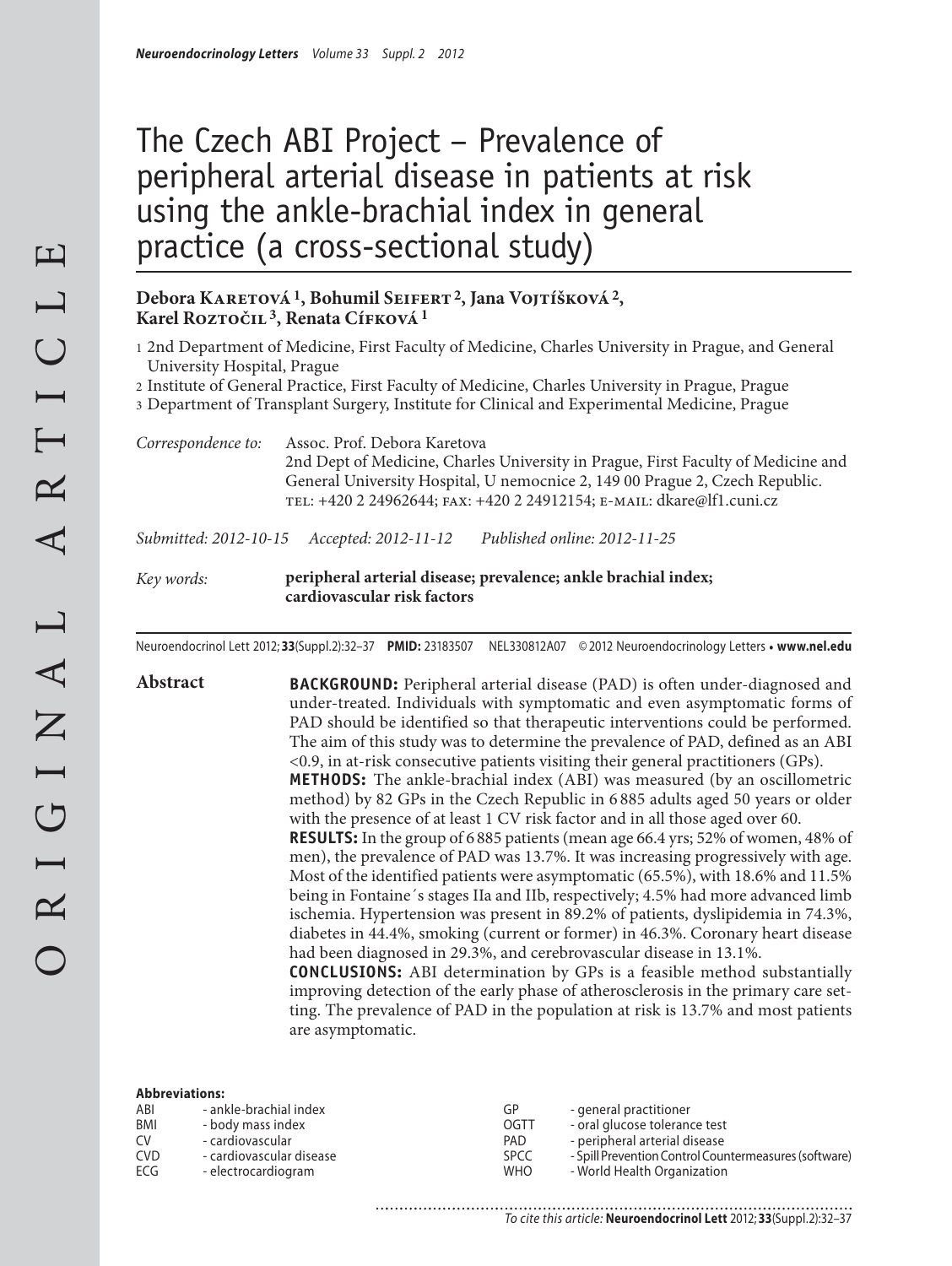### **INTRODUCTION**

Peripheral arterial disease (PAD) is one of the most common manifestations of atherosclerosis affecting a significant number of individuals. It causes a significant disability related to limb symptoms ranging from impaired walking capacity, through typical claudication pain, rest pain in the acral parts of extremities, to gangrenes. The diagnosis of PAD is associated with a general fear of amputation but the real issue of PAD consists in substantially elevated CV morbidity and mortality, which is 2–4 times higher in patients with PAD than in those of the same age without it (Criqui *et al.* 1992; Hirsch *et al.* 2001; Welten *et al.* 2008). The problem of early diagnosis of PAD is caused by overlooking very mild impairment of walking capacity by elderly patients or their symptoms are not correctly evaluated by physicians or the patients do not report atypical pain at all. Although the condition is well described, PAD continues to be under-diagnosed and thus under-treated. The main reason for it is that more than half of PAD patients are asymptomatic. Diehm and colleagues (2009), confirming similar findings by Hooi *et al.* (2004), demonstrated that asymptomatic PAD conferred a risk of CV morbidity and mortality largely similar to that of symptomatic PAD.

Determination of the ankle-brachial index (ABI) is a simple and inexpensive test, symptom-independent, that has been available for many years. Ankle-brachial index determination can identify PAD patients quickly, in a cost-effective manner, with high sensitivity and specificity. Despite these advantages, the test is still underused.

To increase the possibility of early diagnosing the PAD in the Czech Republic, we designed a general practitioner (GP)-based study that would determine the prevalence of PAD in patients at risk for atherosclerosis. The measurement of ABI was a part of general preventive screening (not only for the presence of risk factors of atherosclerosis but, also, for other diseases such as cancer, diabetes, nephropathy etc.).

#### **METHODS**

The Czech ABI Project was a national, multicentre, cross-sectional prevalence study based on real-life clinical practice conditions. Investigators were GPs, and the study was conducted during the year 2011. In some patients, this examination was performed as part of their periodic preventive check-up.

Patients were recruited consecutively if they were over 50 with at least 1 CV risk factor (smoking, hypertension, dyslipidemia, diabetes mellitus) or all aged over 60 regardless their risk.

Smoking was assessed using the WHO definition. A person was considered to be a current smoker if smoking at least 1 cigarette per day. Hypertension was defined as blood pressure ≥140/90 mmHg or current treatment with antihypertensive drugs. Dyslipidemia was defined as total cholesterol  $\geq$ 5 mmol/l or LDL-cholesterol  $\geq$ 3 mmol/l or HDL-cholesterol <1 mmol/l in men and <1.2 mmol/l in women or triglycerides ≥1.7 mmol/l or use of lipid-lowering drugs. Diabetes mellitus was defined by fasting glucose ≥7.0 mmol/l or 2-h postload glucose ≥11.1 mmol/l during an oral glucose tolerance test (OGTT) or casual glycemia (any time of the day without regard since last meal) ≥11.1 mmol/l or drug treatment for diabetes.

The examination consisted of medical history, basic anthropometric parameters [height and body weight; body mass index (BMI) was calculated as the weight divided by the height squared  $(kg/m<sup>2</sup>)$ ; waist circumference], blood pressure measurement, 12-lead resting ECG, and ABI determination. An ECG was considered to be abnormal if any of the following were present: significant ST-segment depressions  $(\geq 0.2 \text{ mV})$ , T-wave inversions, Q waves, left bundle branch block, 2nd or 3rd degree atrioventricular blocks or atrial fibrillation/ flutter. The examination was complemented by assessment of laboratory parameters as shown in Table 1.

Total cardiovascular risk was estimated using the country-specific SCORE chart for the Czech Republic (Cífková *et al.* 2005).

The ankle-brachial index was determined using the oscillometric method with a Boso ABI-System 100 device (BOSCH + SOHN GmbH u. Co. KG, Jungingen, Germany) which enables simultaneous measurement of systolic blood pressure on all four extremities. Fluctuations in the individual measurement duration are reduced to a minimum through the simultaneous pump system and regulation of release speed. After measuring, the values are transmitted to a PC, where the application software automatically calculates the ABI. The diagnosis of PAD was based on an ABI value of less than 0.9.

Statistical analysis was carried out using SPSS software for Windows. Data were summarized using mean, median, standard deviation, and range for continuous parameters, and counts and percentages for categorical

**Tab. 1.** Medical history, examination and laboratory assessment.

| <b>Medical history</b>                                                                      | <b>Examination</b>                                                                                                                    | Laboratory<br>assessment                                                                                                |
|---------------------------------------------------------------------------------------------|---------------------------------------------------------------------------------------------------------------------------------------|-------------------------------------------------------------------------------------------------------------------------|
| Previous CVD<br>Current CVD<br>symptoms<br>CV risk factors<br>Current medication<br>for CVD | Height<br>Weight<br><b>Body Mass Index</b><br>Waist circumference<br><b>Blood pressure</b><br><b>FCG</b><br>ABI<br>CV risk estimation | Fasting glycemia<br>Glycosylated Hb*<br>Total cholesterol<br>LDL-cholesterol<br>HDL-cholesterol<br><b>Triglycerides</b> |

CVD – cardiovascular disease; CV – cardiovascular; ABI – anklebrachial index; Hb – hemoglobin \*Glycosylated hemoglobin determined only in diabetics.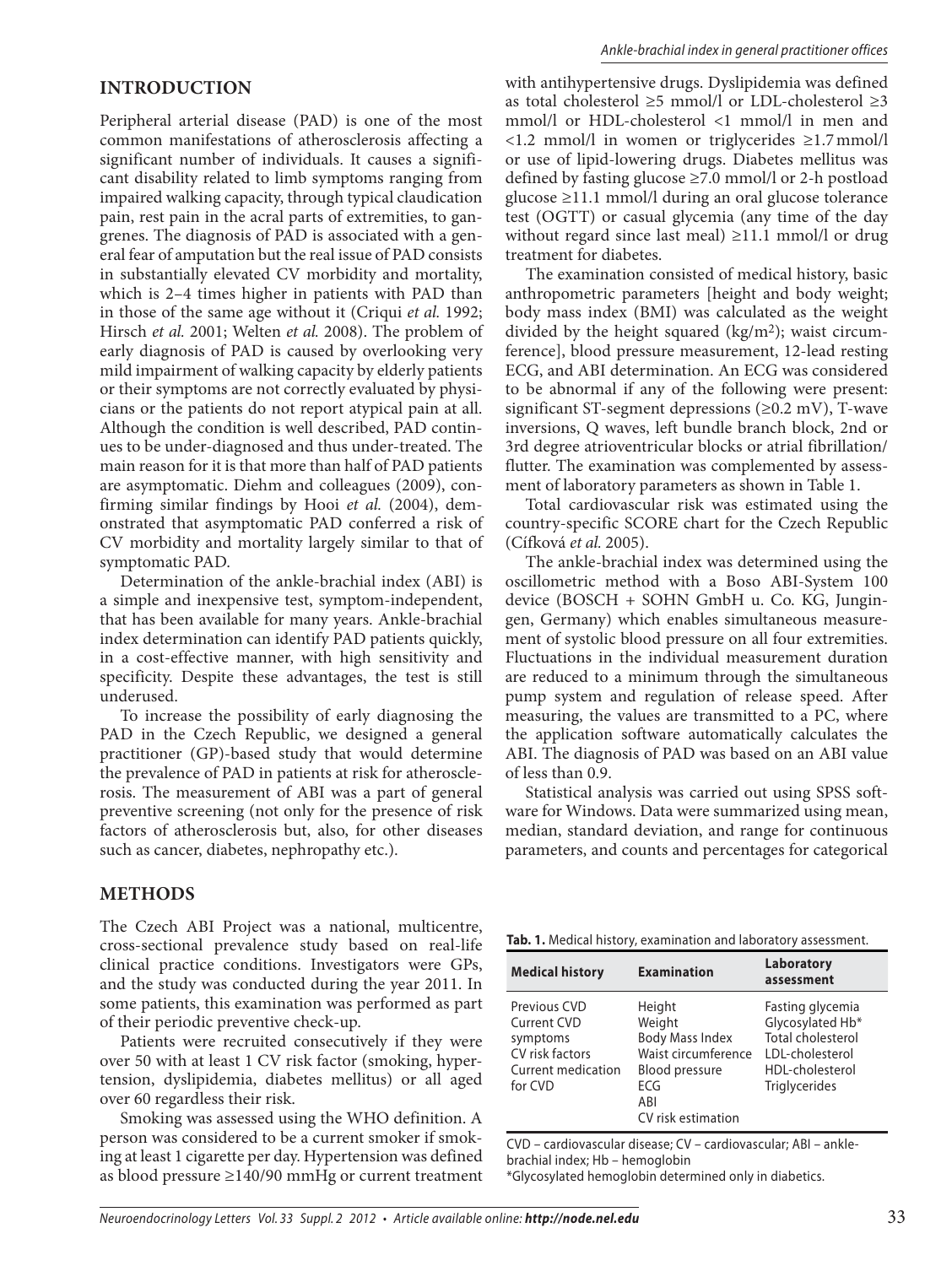parameters. To find any potential significant differences between categories, advanced statistical techniques, e.g., the statistical hypothesis test (*t*-test) were used.

## **RESULTS**

A total of 6 885 individuals were recruited during the year 2011 by 82 GPs, evenly distributed in the Czech Republic. In Table 2, selected characteristics of the study population are given for all screened individuals (6 885 men and women) and separately for patients with PAD in whom the diagnosis was based on an ABI <0.9 (941 patients). Peripheral arterial disease was found in 13.7% of all examined patients. The prevalence of PAD was higher in men (15.5%) than in women (11.9%), but the difference did not reach statistical significance (*p=*0.124). A clear-cut increase in the prevalence of PAD with age was observed in both men and women, ranging from 4.5% in those aged 50–55 to 20.4% in the age group above 90.

Among the 941 patients with the diagnosis of PAD based on an ABI <0.9, 616 (65.5%) were completely free from typical symptoms of the disease, and 325 (34.5%) were symptomatic (at the time of examination or before). Among all PAD patients, 18.6% were classified as being in Fontaine´s stage IIa (claudication distance over 200 m), 11.5% in IIb (claudication distance less than 200 m), 3.2% in stage III with some rest pain, and 1.2% in stage IV.

Hypertension was present in 89.2% of patients with PAD, dyslipidemia in 74.3%, diabetes in 44.4% (15.1% treated by diet only, 67% on oral hypoglycemic agents, and 18% on insulin therapy), smoking (current or former) in 46.3%, and impaired renal function in 10.3%. Coronary heart disease was previously diagnosed in 29.3%, and cerebrovascular disease in 13.1% of all PAD patients.

The PAD patients were significantly older, with larger waist circumference, had higher systolic blood pressure, more of them had hypertension, diabetes, dyslipidemia, were current or former smokers, and a higher proportion of them had a history of cardiovascular disease (angina, myocardial infarction, and stroke). Coronary revascularization was twice as common in the PAD patients. Likewise, they had more often an abnormal electrocardiogram (Table 2).

*Presence of abnormal ABI*: abnormal ABI (<0.9) was seen in 941 (13.7%) of all those examined. The aver-

## **Tab. 2.** Study population characteristics.

| Characteristic                           | <b>Total</b><br>$n = 6885$ | ABI < 0.9<br>$n = 941$ | $ABI \ge 0.9$<br>$n = 5944$ | $p$ -value* |
|------------------------------------------|----------------------------|------------------------|-----------------------------|-------------|
| Age, years                               | $66.4 \pm 9.23$            | 70.4±9.4               | $65.7 + 9.03$               | p<0.01      |
| Men, %                                   | 3329 (48.4%)               | 517 (54.5%)            | 2812 (47.3%)                | <b>NS</b>   |
| Body mass index, kg/m <sup>2</sup>       | $29.2 + 5.0$               | $29.1 \pm 5.3$         | $29.2 + 5.0$                | <b>NS</b>   |
| Waist circumference, cm                  | $97.6 \pm 13.4$            | 99±13.7                | $97.3 \pm 13.3$             | p<0.01      |
| Systolic blood pressure, mmHg            | $138.5 \pm 16.1$           | 144±18.5               | 137.6±15.5                  | p<0.01      |
| Diastolic blood pressure, mmHg           | $81.6 \pm 8.8$             | $81.3 \pm 9.7$         | $81.6 \pm 8.6$              | <b>NS</b>   |
| Hypertension, %                          | 5582 (81.1%)               | 839 (89.2%)            | 4743 (79.8%)                | p<0.01      |
| Diabetes mellitus, %                     | 2252 (32.7%)               | 418 (44.4%)            | 1834 (30.9%)                | p<0.01      |
| Dyslipidemia, %                          | 4690 (68.1%)               | 699 (74.3%)            | 3991 (67.1%)                | p<0.01      |
| Smoking, %                               |                            |                        |                             |             |
| Current                                  | 1349 (19.6%)               | 274 (29.1%)            | 1075 (18.1%)                | p<0.01      |
| Former                                   | 1070 (15.5%)               | 174 (18.5%)            | 896 (15.1%)                 | p<0.01      |
| Total cholesterol, mmol/l                | $5.3 + 1.1$                | $5.2 \pm 1.2$          | $5.4 \pm 1.1$               | <b>NS</b>   |
| LDL-cholesterol, mmol/l                  | $3.2 + 1.0$                | $3.1 \pm 1.0$          | $3.2 \pm 1.0$               | <b>NS</b>   |
| HDL-cholesterol, mmol/l                  | $1.4 + 0.4$                | $1.3 + 0.4$            | $1.4 + 0.4$                 | <b>NS</b>   |
| Triglycerides, mmol/l                    | $1.8 + 1.1$                | $1.8 + 1.1$            | $1.8 + 1.1$                 | <b>NS</b>   |
| History of angina, %                     | 762 (11.1%)                | 193 (20.5%)            | 569 (9.6%)                  | p<0.01      |
| History of myocardial infarction, %      | 574 (7.9%)                 | 150 (15.9%)            | 397 (6.7%)                  | p<0.01      |
| History of stroke, %                     | 500 (7.3%)                 | 123 (13.1%)            | 377 (6.3%)                  | p<0.01      |
| History of coronary revascularization, % | 476 (6.9%)                 | 137 (14.6%)            | 339 (5.7%)                  | p<0.01      |
| Abnormal ECG, %                          | 1272 (19.1%)               | 291 (32.2%)            | 981 (17.1%)                 | p<0.01      |

Values are given as mean  $±$  SD.; \*p-value for ABI <0.9 vs ABI ≥0.9.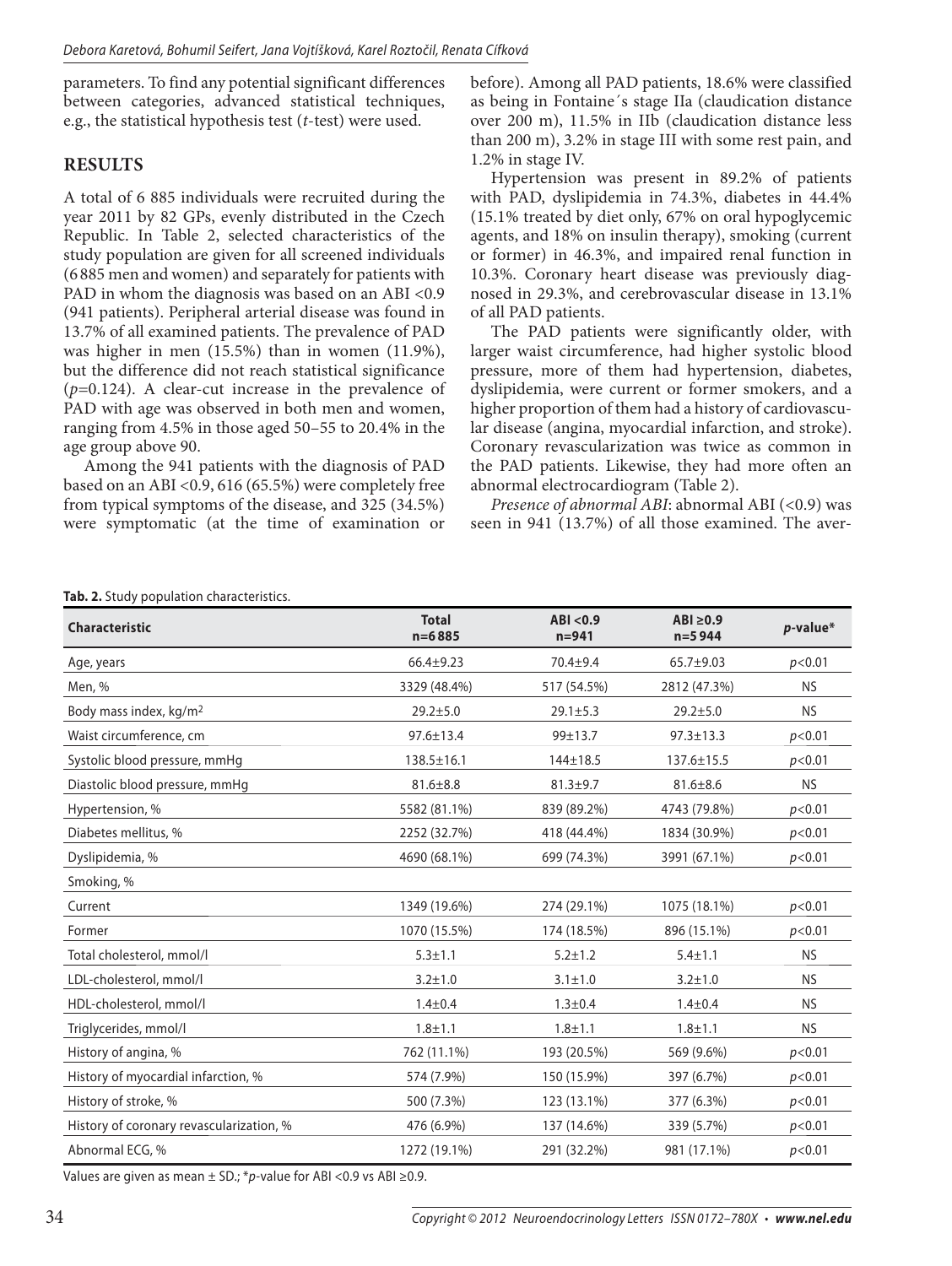age ABI values in patients was  $0.77$  ( $\pm 0.27$ ) for the left lower extremity and  $0.79$  ( $\pm 0.24$ ) for the right lower extremity.

Prevalence of peripheral arterial disease based on an ABI <0.9 and total cardiovascular risk: Based on country-specific SCORE charts used by GPs, only half (49.6%) of patients with diagnosed PAD based on a pathological ABI value were scored as having a 10-year risk of fatal cardiovascular disease (CVD) >10%, the risk was 6–10% in 28.4%, and the risk for fatal CVD <5% was in as many as even 22%.

Most patients were receiving some type of CV medication (Table 3). We focused on antihypertensive agents, lipid-lowering drugs, antiplatelet agents, and vasodilating agents. Antihypertensive therapy was common in both groups – at-risk (total screened) and PAD patients. Among those receiving antihypertensives, two thirds were receiving an angiotensin-converting enzyme inhibitor. Lipid-lowering agents (almost exclusively statins) were prescribed to two-thirds of PAD patients and fewer than half of those without PAD. Antiplatelet therapy was twice as common in PAD patients as in those without PAD. Less than 30% of all patients with PAD were being treated by vasodilating agents.

#### **DISCUSSION**

A number of studies have suggested that PAD is widely under-diagnosed, and even after establishing the diagnosis, PAD often remains an under-treated condition, in contrast to coronary heart disease. This was why the Czech Society of Angiology started, in 2008, long-term training of hundreds of GPs across the Czech Republic in diagnosing peripheral arteriopathy along with instructions for best behavior and medical treatment of even early stages of PAD.

This cross-sectional study, the Czech ABI Project, was designed to investigate the prevalence of both symptomatic and asymptomatic forms of PAD in the

**Tab. 3.** Selected classes of drugs for cardiovascular disease.

patient population older than 50 years with at least 1 CV risk factor and in all those examined over 60 years of age (both men and women). The criteria for defining at-risk patients were chosen on the basis of wellrecognized risk factors that are easy to detect. We found the prevalence to be 13.7%, with a steep increase with age. This study is the first performed in the Czech Republic by GPs only. The GPs were asked to invite pre-specified groups of patients and the examination was performed concomitantly with other preventive check-ups performed routinely every two years. The estimated prevalence of PAD in the Czech population is in good agreement with some similar studies such as the Rotterdam Study, the Edinburgh Artery Study, the French study of Boccalon or the Framingham Study (Meijer *et al.* 1998; Fowkes *et al.* 1991; Boccalon *et al.*  2000; Murabito *et al.* 2003); in some studies, the prevalence was even higher (Cacoub *et al.* 2009; Mourad *et al.* 2009), above 20%. In the Peripheral Arterial Disease Detection, Awareness and Treatment in Primary Care (PARTNERS) study (Criqui *et al.* 1992), conducted also across a number of primary care sites in the USA, a high prevalence – 29% – was found in higher-risk patients. By contrast, lower prevalence rates were reported by other studies conducted in Spain such as the ESTIME study with a prevalence of 8.03% in the same age group (Blanes *et al.* 2009) or 4.5% in 35–79-year group in the Girona study (Ramos *et al.* 2009). The proportion between symptomatic and asymptomatic patents with PAD in the Czech ABI Project is consistent with the findings of other authors, i.e., only one in three PAD patients is usually symptomatic.

The ABI at rest is one of the options for detecting arterial stenosis or even occlusion, and a most valuable tool for discovering atherosclerosis as early as possible in the primary prevention setting. It is particularly the asymptomatic form of PAD resulting from risk exposure and genetic susceptibility, which may be useful in improving CV risk stratification, risk modification, and

| <b>Medication</b>        | <b>Total</b><br>$n = 6885$ | ABI < 0.9<br>$n = 941$ | ABI $\geq 0.9$<br>$n = 5944$ | $p$ -value* |  |  |  |
|--------------------------|----------------------------|------------------------|------------------------------|-------------|--|--|--|
| Antihypertensive agents  | 5454 (79.2%)               | 814 (86.5%)            | 4640 (78.1%)                 | p<0.01      |  |  |  |
| ACE inhibitors           | 3518 (64.5%)               | 564 (69.3%)            | 2954 (63.7%)                 | p<0.01      |  |  |  |
| ARBs                     | 1300 (23.8%)               | 198 (24.3%)            | 1102 (23.8%)                 | $p=0.72$    |  |  |  |
| <b>Diuretics</b>         | 2467 (45.2%)               | 426 (52.3%)            | 2041 (44.0%)                 | p<0.01      |  |  |  |
| Calcium-channel blockers | 2427 (44.5%)               | 420 (51.6%)            | 2007 (43.3%)                 | p<0.01      |  |  |  |
| Beta-blockers            | 2178 (39.9%)               | 353 (43.4%)            | 1825 (39.3%)                 | p<0.05      |  |  |  |
| Other                    | 919 (16.9%)                | 173 (21.3%)            | 746 (16.1%)                  | p<0.01      |  |  |  |
| Lipid-lowering drugs     | 3537 (51.4%)               | 622 (66.1%)            | 2915 (49.0%)                 | p<0.01      |  |  |  |
| Antiplatelets            | 2208 (32.1%)               | 522 (55.5%)            | 1686 (28.4%)                 | p<0.01      |  |  |  |
| Vasodilating agents      | 658 (9.6%)                 | 259 (27.5%)            | 399 (6.7%)                   | p<0.01      |  |  |  |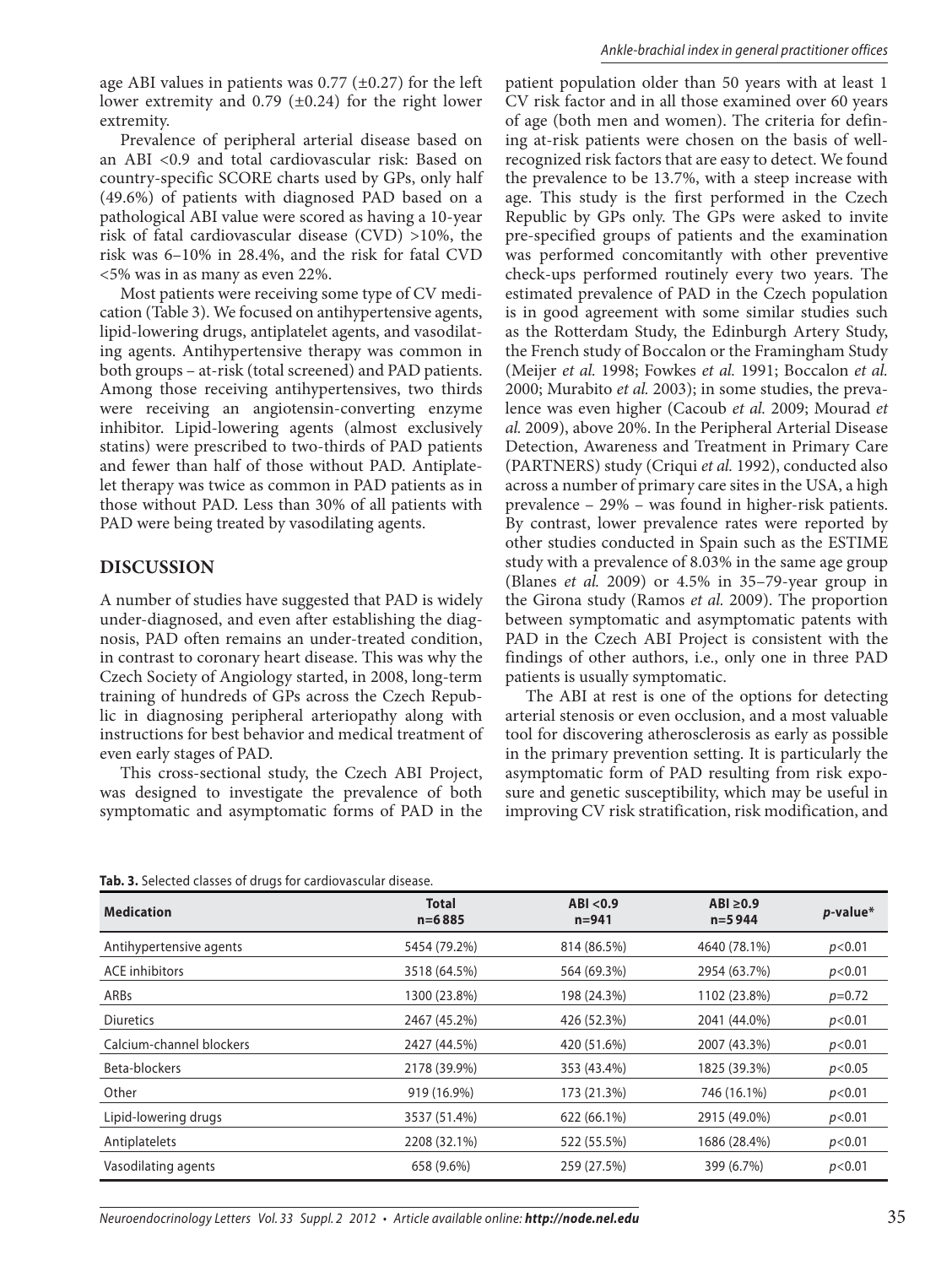implementation of adequate therapeutic strategies. The method now commonly applied is one measurement of ABI at a single time point. Price *et al.* set the cut-off ABI value in a very large population-based cohort. A resting ABI below 0.9 is widely considered to be abnormal (Price *et al.* 2008). Ankle-brachial index measurement involves the recording of systolic blood pressure in the brachial artery and in the posterior tibial and the dorsalis pedis arteries at each ankle. The result is reported as a ratio of the ankle systolic pressure in the numerator over the higher brachial pressure in the denominator. The ABI is calculated for each leg separately and the lower of the two values is taken as a result for the patient. Numerous methods of calculating the ABI have been described, i.e., the current method using the higher of the two ankle systolic arterial pressures (so called high ankle pressure); however, some studies have reported also a low ankle pressure, in some epidemiological studies, the average of the two ankle systolic pressure values were taken as the numerator, and a few studies have used the posterior tibial artery systolic pressure to calculate ABI. A high level of specificity (83.3–99.0%) and accuracy (72.1–89.2%) for an ABI  $\leq$ 0.9 in detecting ≥50% stenosis was reported in a review addressing this topic, with a large variation in the level of sensitivity (15–79%). Sensitivity was lower especially in elderly individuals and patients with diabetes. The authors concluded that, in populations between 40 and 75 years of age with at least 1 CV risk factor, ABI could be reliably used for the diagnosis of PAD (Dachun *et al.* 2010). There is also a consistent series of prospective epidemiological studies indicating that an abnormal ABI predicts CVD. A systematic review and meta-analysis including 7 population-based studies with a total of 28 679 patients found a consistent relationship between a low ABI and an unfavorable CV prognosis (Doobay & Anand 2005).

The method of ABI determination used in this study was not the gold standard of Doppler probe-assisted ABI determination but oscillometric measurement automatically calculating ABI after placement of four cuffs of the Boso ABI-System 100 device. The detection of peripheral pulses by Doppler may require a certain degree of expertise that has precluded its widespread use in the primary care setting. The main advantages of the Boso-ABI System 100 device used in our study are that it can be operated by a nurse and the measurement is faster, taking only a few minutes to be completed. Diehm compared these two methods of ABI determination and found an overall good correlation between oscillometric and Doppler ABI determination. The correlation was limited in diabetic patients and in patients with critical limb ischemia (Diehm *et al.* 2009). In our patient population, we found the oscillometric method convenient for the patient because it causes minimal discomfort during cuff inflation, and feasible for the medical staff given its simplicity and rapidity. These are the most important advantages allowing to

introduce the method into routine practice. At the end of the study, where each GP had examined on average 70 patients during regular preventive medical checkups, the GPs reported that ABI determination using this method is suitable and feasible for the primary care setting as it is not time-consuming and requires only little training.

The unique role of ABI determination as a marker of atherosclerosis becomes clearly evident when correlated with cardiovascular events in different studies. The ABI Collaboration project found that inclusion of the ABI into the widely used Framingham Risk Score reclassified 19% of men and 36% of women into another category of risk (Fowkes 2008). In the Czech ABI Project, the risk was classified in all examined individuals using SCORE charts for countries at high CVD risk (based on age, sex, smoking, systolic blood pressure, and total cholesterol). Surprisingly, only half of patients with a documented low ABI have a 10-year risk for fatal CVD event above 10% (very high risk), less than one third (28.4%) of these with PAD were scored as being at high risk (6–10%) and as many as 22% of those with established PAD are in the intermediate/low-risk group (<5%). The addition of ABI determination to CV risk estimation could thus reclassify a patient´s risk and change the view of importance for CV preventive measures in individual patients.

The measurement of the ABI in patients without symptoms of PAD was somewhat controversial. However, getABI, a similar German epidemiological study clearly showed that 21% of subjects screened had PAD, and the presence of PAD was associated with a >2-fold adjusted risk of death or severe vascular events. In persons with PAD, the risk of death or a severe coronary or cerebral vascular event was three times that of a peripheral vascular event (Diehm *et al.* 2009). Their findings reinforce the concept that the measurement of ABI in selected patients as part of primary care practice would identify a significant number of persons at elevated risk for CV morbidity and mortality.

One limitation of our study is the fact that we did not assess individuals with an ABI >1.3 as abnormal and did not evaluate them further. The ABI may be elevated falsely in elderly people, patients with renal disease and especially in those with diabetes. In these cases, PAD could be confirmed or excluded non-invasively by measuring the toe-brachial index. We did not perform this examination because it requires special equipment unavailable in the primary care setting. This fact may contribute to some degree of underestimation of the prevalence of the disease.

Both aims of the Czech ABI study were achieved: 1) to include measurement of the ABI as a tool for diagnosing PAD (as a marker of generalized atherosclerosis) into regular preventive check-ups by the GP; 2) to estimate the prevalence of PAD in patients at risk.

Eighty-two GPs became familiar with the oscillometric method of ABI determination in the Czech